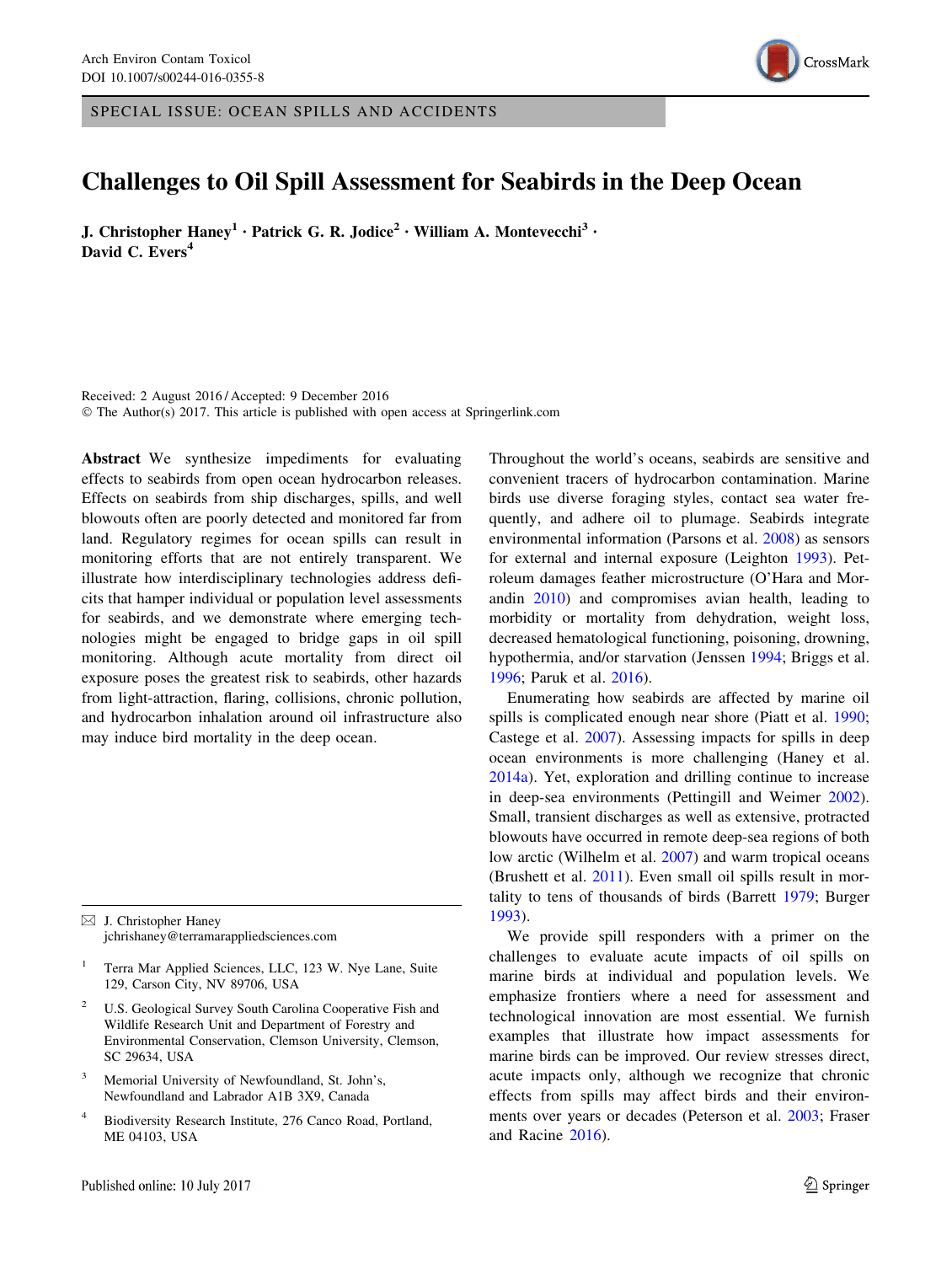## Regulatory Policies: Effectiveness, Conflicts, Examples and Lessons

#### Regulatory Policies

Deep ocean spills usually carry obligations that polluters compensate for environmental damages to marine biota, such as seabirds, although application of these rules is not always consistent or effective (Caballero-Miguez and Fernández-González [2015\)](#page-5-0). In the United States, assessing injury from oil spills on wildlife includes monetization of the mortality (Migratory Bird Treaty Act) or the lost uses of injured resources and services (Oil Pollution Act; Sperduto et al. [2003](#page-6-0)). Prerequisites for environmental assessment and compensation for damages caused by oil spills, however, vary greatly across national jurisdictions. Consequently, approaches to spill assessment can vary substantially (Liu and Zhu [2014;](#page-6-0) Mendes et al. [2014](#page-6-0)).

Primary needs for assessment require independent observation and transparent information about onsite operations and wildlife interactions (Burke et al. [2012](#page-5-0)). Otherwise, operators may misreport spills and discharges, the magnitude of affected seabirds, and other key factors for quantifying impacts. Amplified by lack of compliance with environmental response plans (Fraser and Racine [2016\)](#page-5-0), these circumstances create scenarios where missing information can be interpreted falsely as indicative of no problem—analogous to Type II statistical errors in environmental assessments (Buhl-Mortensen [1996\)](#page-5-0).

## Policy Context

In the United States, the Oil Pollution Act of 1990 created a federal program, the Natural Resource Damage Assessment and Restoration (NRDAR), for assessing and ultimately restoring any injuries to fish, wildlife, and other natural resources. The Departments of Interior and Commerce, along with state, tribal, and other federal partners, act as resource ''Trustees.'' Trustees identify the type and extent of natural resources injured, recover restoration costs from those responsible, and then plan and perform long-term restoration activities.

In Canada, regulatory policies in Canadian Atlantic Accord (Section 119) provide operators with confidentiality regarding spill response plans and spill reporting. To illustrate, the Canadian Commissioner of the Environment highlighted ''oil and gas exploration and drilling activities are exempt from reporting pollutant releases to Environment Canada'' (Office of the Auditor General of Canada [2012\)](#page-6-0). This approach has weakened environmental validation and mitigation (Fraser and Racine [2016\)](#page-5-0). For example, on May 10, 2010, within a few weeks of the

ongoing Deepwater Horizon (DWH) blowout, the Trans-Ocean Stena Carron drilled the deepest offshore well (2.5 km) in Canadian history in the Orphan Basin on the Grand Banks. Despite a flotilla of vessels assisting in the exercise, no independent environmental or seabird observers were present. The report of a recent public hearing on offshore oil development indicates that although hydrocarbon platforms have been operating on the eastern Canadian shelf for two decades, ''A review of the previous intervention by environmentalists has revealed that the same outstanding questions remain unanswered after 20 years of public hearings'' (Canada-Newfoundland Offshore Petroleum Board [2012](#page-5-0)).

Even when events are reported, limitations occur. The 2004 offshore spill of an operator-estimated 1000-barrel (159,000 L) spill of crude oil at the Terra Nova Floating Platform (Grand Banks Canada) involved initial reports of no interactions with seabirds. These reports were repeated by the regulator—the Canada-Newfoundland and Labrador Offshore Petroleum Board (C-NLOPB). Yet, a subsequent exposure probability model using satellite imagery and vessel surveys through the slick area 1 week after the spill (and after spill dissipation) estimated that 10,000 murres (Uria spp.) and dovekies (Alle alle) were killed (Wilhelm et al. [2007](#page-6-0)). This exercise was precedent-setting in that no direct data were available on seabird mortality (also see below).

#### Exposure to Individual Birds

## Hydrocarbon Detection on Carcasses and Live Birds

Detection and quantification of oiling rates on seabirds can be conducted remotely (e.g., through observation and photography) and in-hand (e.g., through blood physiology and external ultraviolet (UV) fluorescence). In the past, estimating the number of oiled seabirds through carcass retrieval was the primary means to assess injury (Ford [2006](#page-5-0); Ford and Zafonte [2009](#page-5-0)). In association with the DWH blowout, efforts were made to expand and refine the process of assessing injury to include not only heavily oiled birds that were beached or otherwise severely compromised but also lightly to moderately oiled birds that were still mobile.

For the DWH, researchers collected data on oiling rates of free-ranging marine birds (in flight or on land or water) within a set gridded or transect system over an established time period and evaluated birds that had more than 50% of their body in clear view of the observer. Surveys were conducted from boat and land generally within 80 m of focal individuals. Boats were anchored or moved slowly and observers used  $10 \times 42$  binoculars. Observations also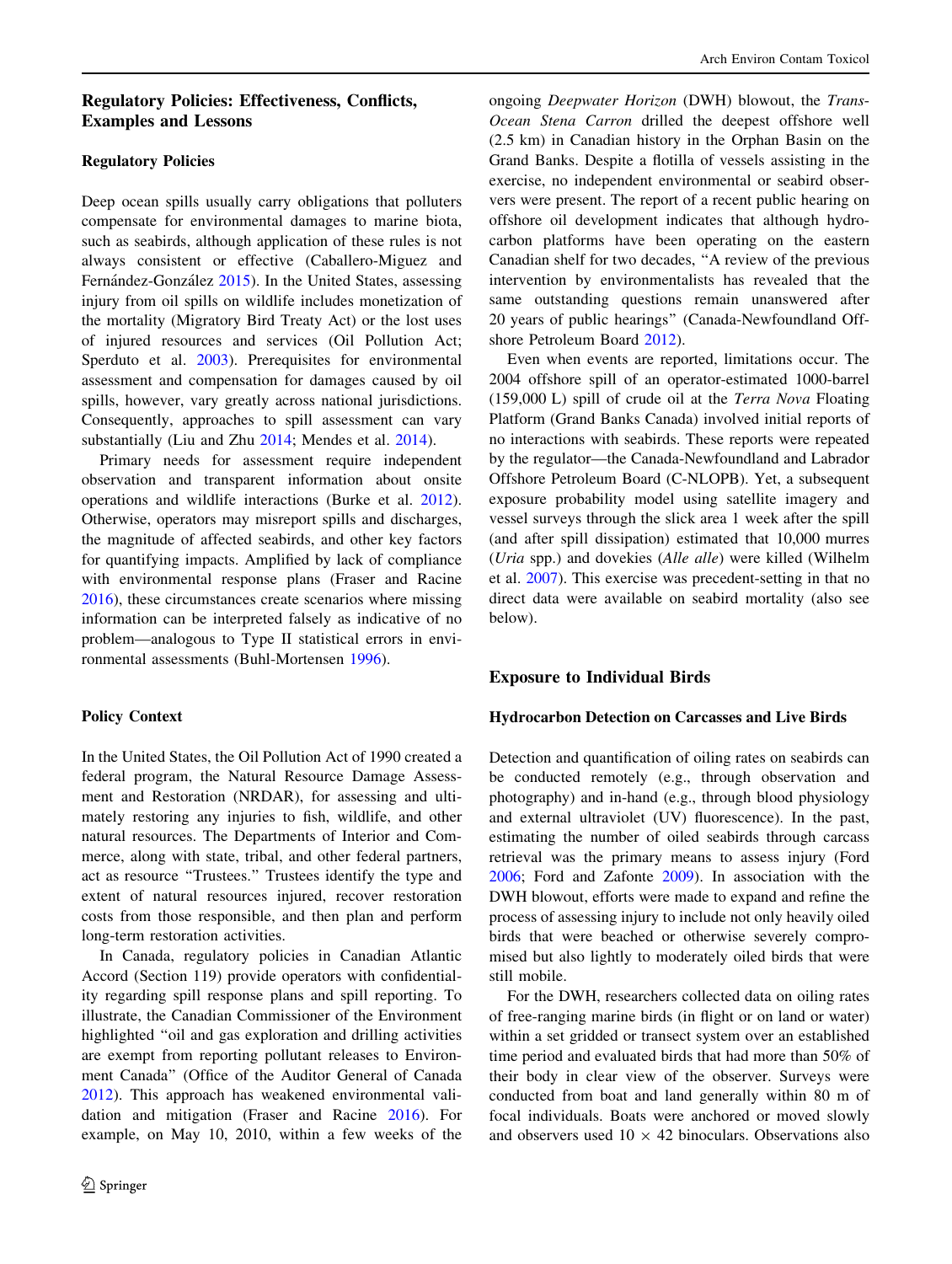were recorded with a digital camera with a 100- to 400-mm lens. Because they were replicable and reviewable, photographs proved to be a more definitive method to estimate oiling levels and rates in birds. Standard oiling levels for the DWH were categorized according to oil coverage for each bird: 1) not visibly oiled, 2) trace  $(\leq 5\%)$ , 3) light  $(5-20\%)$ , 4) moderate  $(20-40\%)$ , 5) heavy  $(>40\%)$  (Evers et al. [2011\)](#page-5-0).

New field assessments were piloted during the DWH to assess impacts of oil on northern gannet Morus bassanus, brown pelican Pelecanus occidentalis, and common loon Gavia immer. For each species, blood was collected to evaluate health parameters and PAH levels and subsequently related to physical measurements, such as body mass (Paruk et al. [2016](#page-6-0)). In hand, birds also were evaluated for the presence and location of trace or light oiling using UV fluorescence (Paruk et al. [2016\)](#page-6-0). Although still exploratory, UV fluorescence has the potential to refine injury assessment further as preliminary results suggest that physiological changes in oiled birds might be correlated with levels of UV fluorescence.

## Hydrocarbon Risk Assessment using Tracking Information

Seabirds range widely and can encounter offshore spills over an extensive area. Deployment of tracking devices provides a tool with which spatial links between spill sites and use areas of individuals, both on land and at sea, can be assessed over large, distant expanses  $(1000 \text{ s of km}^2)$  for extended periods (years). At any time of year, offshore areas support breeding and migrating seabirds. As such the effective reach of the spill can extend to nearby breeding sites (e.g., nearshore species with foraging ranges on the order of 10 s of km; Lamb [2016](#page-6-0)) or to very distant breeding colonies (e.g., migrants that can be 1000 s of km from breeding sites; Montevecchi et al. [2012\)](#page-6-0). Tracking data also provide a means to model habitat use and residency time within an area (Wakefield et al. [2009](#page-6-0)) and hence predict exposure risk to species, a valuable tool during the early stages of spill response.

Tracking also informs spatial aspects of exposure that might otherwise be overlooked or misinterpreted. For example, tracking data often extend the documented range of seabirds beyond that estimated from at-sea observations. Jodice et al. [\(2015](#page-6-0)) demonstrated that satellite-tagged black-capped petrels Pterodroma hasitata ranged farther east of the Atlantic Gulf Stream than previously documented from ship-based surveys. Similarly, Fifield et al. [\(2014](#page-5-0)) demonstrated that a component of the northern gannet population breeding in Newfoundland made trans-Atlantic migrations and wintered off the coast of West Africa. Although neither example assessed spill exposure per se, both demonstrate the extent to which tracking elucidates a species' range and ultimately its overall exposure risk.

Tracking data also can document intra- and interspecific differences in survival rates following a spill. Evers et al. ([2011\)](#page-5-0) used satellite tags to monitor daily survival of two species of nearshore seabird with different life-history strategies in oiled and unoiled ecosystems following the DWH. Individual-based data, such as sex, body condition, and visible oiling levels, were included as covariates for survival assessment. Satellite tags also can provide location data at regular intervals, which can provide detailed foraging and migration ranges. Before the DWH, there were no explicit data on foraging ranges or migratory patterns of brown pelicans in the Gulf of Mexico, and few from anywhere in the species' ranges, confounding understanding of exposure risk. Recently, however, Lamb [\(2016](#page-6-0)) used GPS satellite tags and showed that, across six colonies in the northern Gulf, the foraging distances (10–100 km) of breeding adults and migratory patterns ranged widely (100 to  $>2000$  km). Such variability suggests that a ''one-size fits all'' approach is inappropriate when assessing risk to a species even within a single region. Location data collected at regular intervals also can be used to estimate travel speed and applied to exposure probability models, particularly for rare species not readily observed during surveys or collected as carcasses.

Despite their growing accessibility and affordability, deployment of tracking devices on seabirds requires considerable expertise. Mass of tracking devices is recommended at  $\leq$ 3% of body mass of the target species to minimize negative effects of payload (Vandenabeele et al. [2012](#page-6-0)), and shape and placement of the tag should be designed to minimize aero- and hydrodynamic drag. Attachment techniques are taxa dependent and affect attachment longevity. Tags taped to feathers can last days to months (Patrick and Weimerskirch [2014](#page-6-0)), tags sutured on can last weeks to months (Pollett et al. [2014](#page-6-0)), and tags implanted or secured with backpack harness or leg bands can last years (De La Cruz et al. [2013](#page-5-0)). Devices have distinct spatial and temporal resolutions related to size, mass, software and power source. Platform Terminal Transmitters (PTTs, or satellite tags) are typically accurate to 500–1500 m and can provide several locations per day for multiple years. GPS technology, whether paired with a PTT or cellular transmission terminal (CTT) that actively transmit data or deployed as an archival device, can provide location accuracy of <10 m and many locations daily. Duration can last days to years depending upon the device. Geolocating light sensors (GLS or geolocators) provide one or two locations per day at a very coarse resolution (ca. 150–200 km) for one to several years. GLS are archival and hence require retrieval but can be lightweight  $(\leq 2 \text{ g})$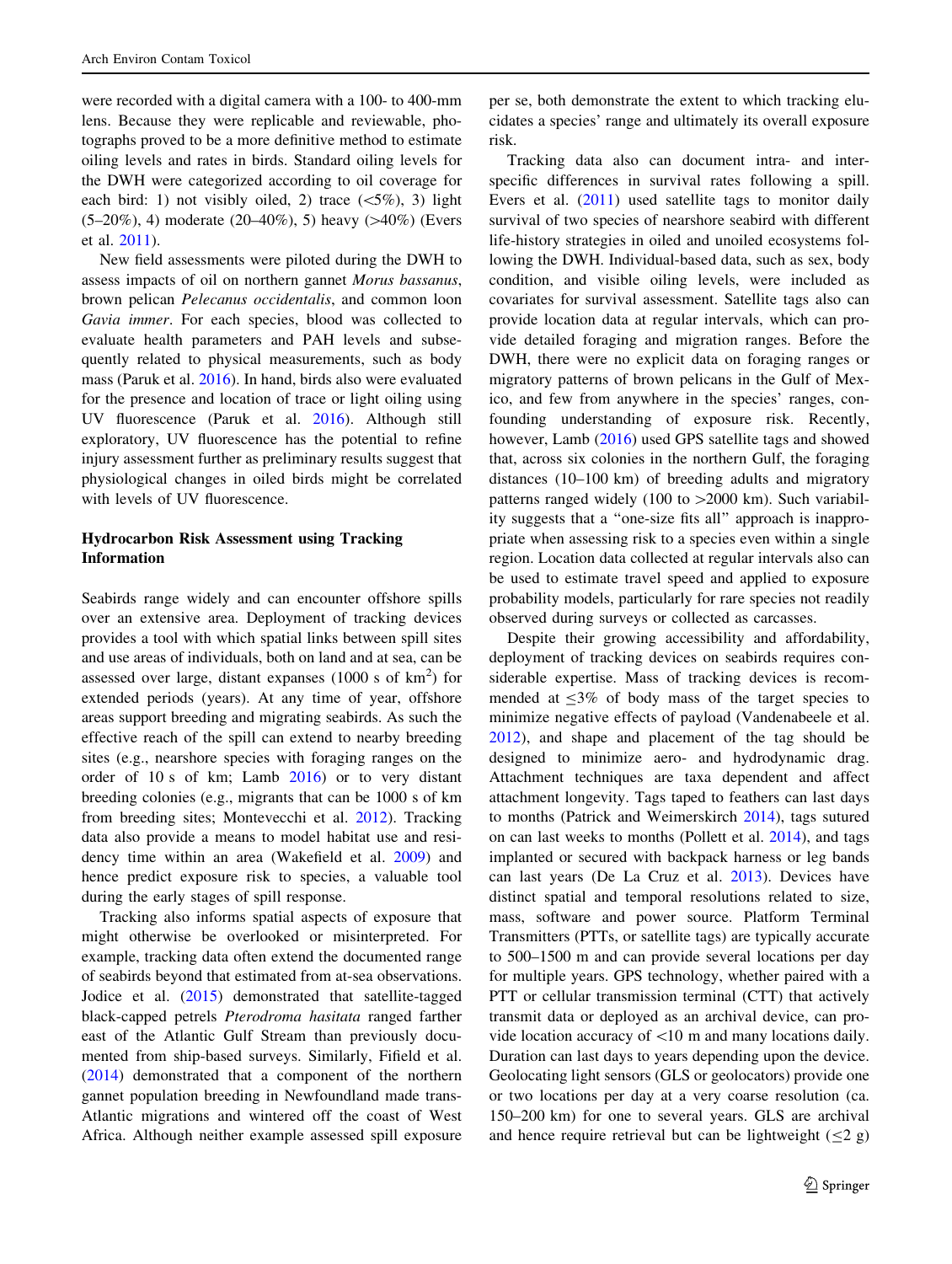and often are the only viable choice for small seabirds  $(<200 \text{ g})$ . Size and mass of GPS, however, are trending towards miniaturization and therefore become more suitable for a wider range of species. Costs vary from  $\sim$  US \$100–\$4000 among all of the aforementioned devices.

#### Exposure at Population Levels

#### Carcass Sampling Models

Until a decade ago, the only method readily used to estimate population-level mortality from a spill was to tally the location, number, and composition of carcasses. This indirect method relied upon extrapolations from recoveries to estimate more realistic totals of birds killed (Piatt et al. [1990\)](#page-6-0). Recovering all birds incapacitated or killed by an oil spill is impossible, particularly when the spill occurs in pelagic waters. For example, although carcass sampling identified mortality at the species level following the DWH spill, the warm-water pelagic environment of the Gulf of Mexico made it difficult to obtain accurate estimates of individual-level mortality (Haney et al. [2014a\)](#page-5-0)

Inflation factors allow for carcasses lost, missed, or otherwise unobservable. Inflation factors address sinking from loss of buoyancy, wind and current speed and direction, proportion of beach area searched, undetected carcasses, and carcasses taken by marine and coastal scavengers before being counted. Because each inflation factor carries a parameter value having statistical error, the overall estimate for bird mortality can be magnified and result in wide uncertainty from cumulative error (Haney et al. [2014b\)](#page-5-0).

Field detection, monitoring, and calibration efforts in carcass sampling models are extensive and expensive. Great effort must be expended to regularly search and find as many carcasses as possible, attending to forensic and chain-of-custody protocols, especially if the spill violated regulation (Schoenbaum [2012](#page-6-0)). Shorelines and other depositional environments must be searched frequently and carcasses retrieved at intervals that minimize scavenger removals (Ford [2006\)](#page-5-0). Likelihood of detection and duration of carcass persistence must be calibrated (Byrd et al. [2009](#page-5-0)). Drift velocity and direction from the offshore oil slick (Castege et al. [2007](#page-5-0)), and sinking rates from decomposition or scavenging (Wiese [2003](#page-6-0)), must be estimated for carcasses that reach shorelines. Adjustments to parameters account for exposure, deposition, or detection rates that vary by carcass body size (Ford and Zafonte [2009\)](#page-5-0).

Carcass sampling models thus require that substantial financial, logistical, and other resources be available and invested to be effective. Consequently, such models may be inaccessible to oversight organizations as well as to the general public.

#### Exposure Probability Models

When prevailing currents thwart shoreline carcass deposition, mortality of marine birds can be estimated with an exposure probability model (Wilhelm et al. [2007](#page-6-0); Haney et al. [2014a](#page-5-0)). For a given spill duration, exposure probability models enumerate mortality with as few as three parameters: bird density at sea, proportionate mortality due to oiling, and spatial extent of the oil slick. Mortality is then calculated through multiplication of these three parameters. Values for proportionate mortality and spatial extent of a spill often are available in the public domain (e.g., web portals, published manuscripts), and therefore researchers and the public have a means by which claims made by the polluter or regulatory agency can be verified. However, seabird distribution data often are not as readily available across all marine ecosystems, and those data that are available may be dated or otherwise limited spatially and temporally.

Bird densities may be collected prior to spills, especially in offshore regions where baseline data are required before and during energy development (e.g., the North Sea; Begg et al. [1997\)](#page-5-0). Proportionate mortality due to oiling can be modeled with values ranging between 0 and 100% to represent that fraction of birds exposed lethally. Given poor long-term prospects of birds dosed even with trace oil (Sharp [1996\)](#page-6-0), values for proportionate mortality usually fall near the middle and upper end of this range, 50% or higher (Wilhelm et al. [2007;](#page-6-0) Haney et al. [2014b](#page-5-0)). A parameter value for slick area also can be estimated by using satellite imagery that delineates the daily or cumulative slick size or using calculators for spreading rates from spills of known volume and fuel type (MSANZ [2016](#page-6-0)).

Exposure probability models can be applied even to transitory spills far from land where mounting a monitoring response is not feasible. During a 7-h span on March 11–12, 2014, the U.S.S. Jason Dunham accidentally released 130,000 L of marine diesel off North Carolina's Outer Banks. Satellite imagery juxtaposed with the cruise track showed a discharge just inside the western Gulf Stream boundary (Fig. [1](#page-4-0)). Fuel Oil No. 2 has a high evaporation rate and spreads quickly into thin films of sheen.

Using a calculator to convert spill volume into surface area given this fuel type (MSANZ [2016](#page-6-0)), slick size for the Jason Dunham spill was estimated at 1336 km<sup>2</sup>. With proportionate mortality for birds estimated between 20 and 60%, and seabird densities in this season and location of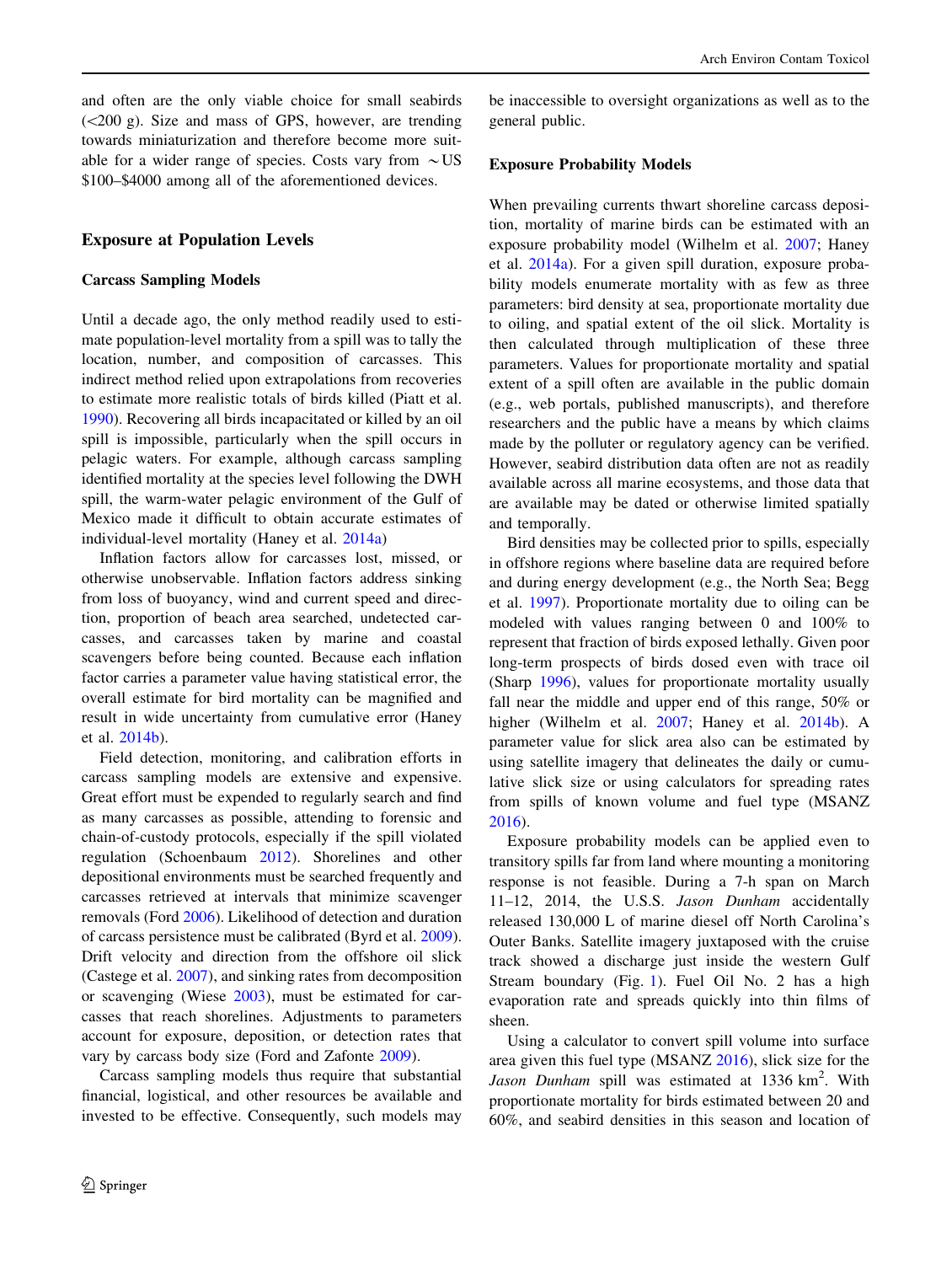<span id="page-4-0"></span>

Fig. 1 Converting an ''invisible,'' ephemeral oil spill into marine bird mortality. (1) On March 12, 2014, a naval vessel accidentally discharged military-grade diesel fuel for 7 h off North Carolina's Outer Banks. (2) Discharge time, distance, volume, and track line given by ship records. (3) Real-time satellite imagery confirmed spill at Gulf Stream edge, limiting cross-shelf transport. (4) Volume-to-

1.6–3.5 birds  $km^{-2}$ , total mortality was estimated at 400–2800 birds (Haney unpublished data). Numbers of birds affected decline if a volatile fuel dissipates rapidly at the sea surface (e.g., from turbulence), thereby curtailing total exposure time.

## **Discussion**

Coastal groundings by tankers can trigger on the order of 10<sup>4</sup> –10<sup>5</sup> bird deaths (Piatt et al. [1990;](#page-6-0) Castege et al. [2007](#page-5-0)). Tanker spills have declined in number and volume worldwide, however, such that large releases from offshore production rigs (Wilhelm et al. [2007](#page-6-0)) and huge well blowouts pose some of the highest mortalities in recent years.

The catastrophic blowout of the DWH drill rig lasted 103 days, covered  $175,000 \text{ km}^2$  (Norse and Amos [2010](#page-6-0)), and killed up to  $10<sup>6</sup>$  seabirds in coastal and offshore waters (Haney et al. [2014a,](#page-5-0) [b](#page-5-0)). The 2009 Montara (West Atlas) blowout in the Timor Sea also stemmed from loss of well control (but at 76 m vs. 1500 m in DWH). Bird deaths from the *Montara* blowout are unknown, but mortality was likely high given numerous birds over the slick (Watson et al. [2009\)](#page-6-0), a spill duration of 74 days, and oil, wax, and sheen from the blowout covering  $95,000 \text{ km}^2$  (Asia Pacific ASA [2010](#page-5-0)).

Beached bird surveys, the standard way to assess seabird mortality from contamination (Camhuysen and Huebeck

spill area calculator projected slick's spatial extent, mostly sheen given low viscosity in this volatile fuel. (5) Slick narrow and long; size estimated 183 km  $\times$  7.3 km = 1336 km<sup>2</sup>. (6) Seabird densities (adjusted for statistical uncertainty) multiplied by spill area estimated 400–2800 birds killed within 24–36 h

[2001](#page-5-0)), are compromised if the discharge is from offshore platforms (Robertson et al. [2012\)](#page-6-0). Onsite observers and/or automated sensors on platforms could reduce uncertainty related to seabird attraction to platforms, mortality events, and chronic spills and discharges (Fraser and Racine [2016](#page-5-0)). Such an approach is excluded, however, by regulatory regimes throughout the world's oceans (Burke et al. [2012](#page-5-0)). Furthermore, new research is needed to understand novel risks to seabirds from hydrocarbon contamination. Although not well studied, avian survival rates in warm versus cold seas, respiratory exposure to volatile hydrocarbons at the air-sea interface (Gagnon and Rawson [2010](#page-5-0)), and behavioral avoidance of or attraction to spills would notably improve mortality modeling.

Bird-borne tracking attachments help identify and quantify exposure risks (Hedd et al. [2011](#page-5-0); Montevecchi et al. [2012](#page-6-0)) and can be informative in transboundary events (Jodice and Suryan [2010\)](#page-5-0). Tracking data extend the footprint of spill impact by linking breeding colonies of exposed birds to distant spill sites (Montevecchi et al. [2012](#page-6-0)). Individual movement data inform habitat and survival modeling, enhancing our ability to assess spill impact whether at drilling rigs or along oil shipping routes beyond immediate mortality.

Baseline surveys of population density at sea and composition of species vulnerable to exposure are the topmost priorities for spill assessment. Ship surveys can be used to assess habitat use and diversity (Burke et al. [2006](#page-5-0)) and can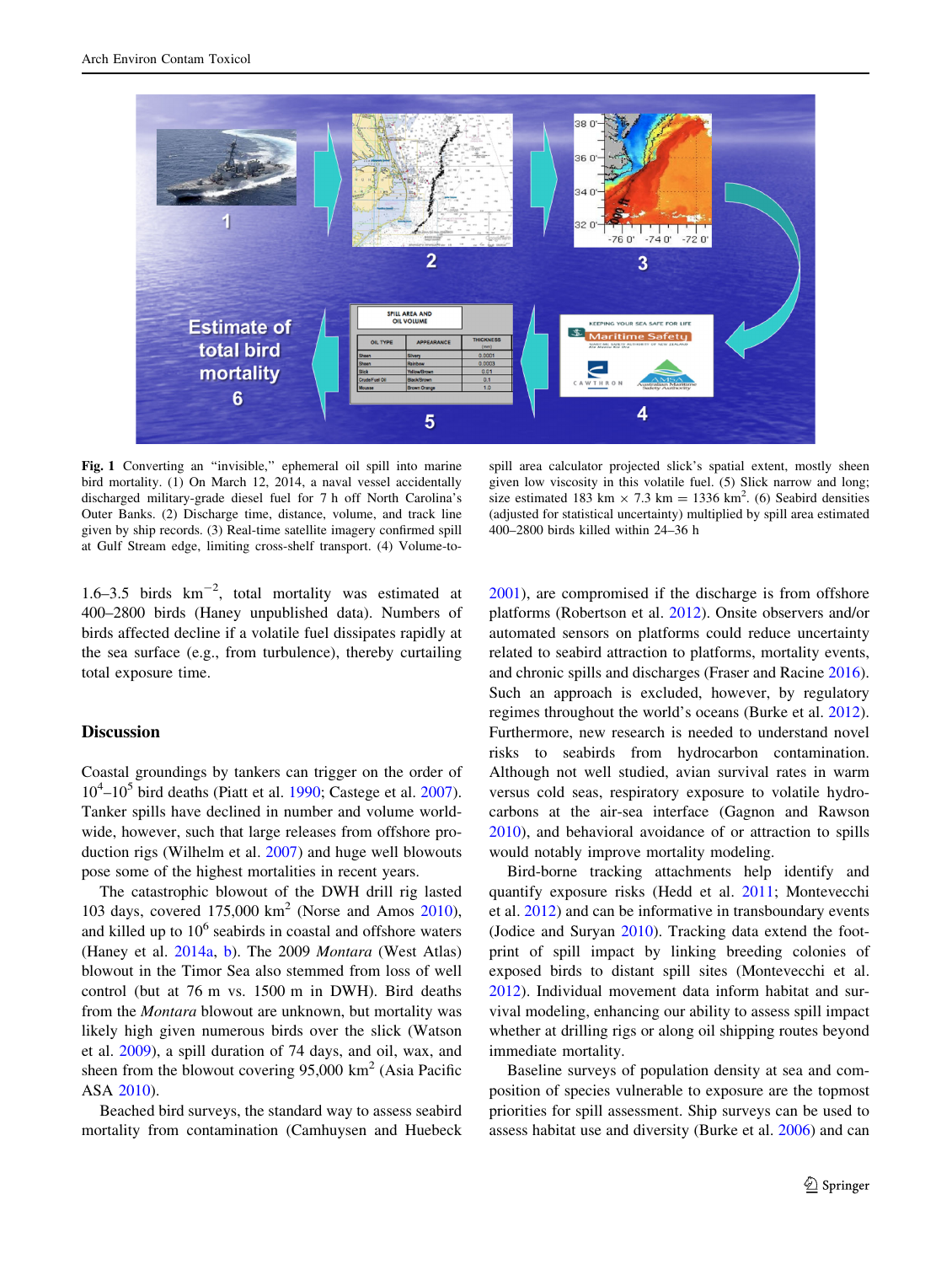<span id="page-5-0"></span>be coupled with species movement patterns to model seabird distributions. Distribution and movement patterns of seabirds, along with satellite imagery of spill dimensions, can then reduce uncertainty in the assessment of bird mortality from deep ocean spills (Wilhelm et al. [2007](#page-6-0)). Ongoing long-term research on the distribution and habitats associations of birds at sea is essential for reducing crisis management when inevitable calamities arise.

Acknowledgements Research from the Montevecchi lab has been supported by Natural Sciences and Engineering Research Council of Canada (NSERC) and the International Polar Year. Relevant research for the Jodice lab was supported by grants from the U.S. Bureau of Ocean Energy Management and Geological Survey. Any use of trade, firm, or product names is for descriptive purposes only and does not imply endorsement by the U.S. Government.

Open Access This article is distributed under the terms of the Creative Commons Attribution 4.0 International License ([http://crea](http://creativecommons.org/licenses/by/4.0/) [tivecommons.org/licenses/by/4.0/\)](http://creativecommons.org/licenses/by/4.0/), which permits unrestricted use, distribution, and reproduction in any medium, provided you give appropriate credit to the original author(s) and the source, provide a link to the Creative Commons license, and indicate if changes were made.

## References

- Asia Pacific ASA (2010) Montara well release monitoring study S7.1. Oil fate and effects assessment: spill trajectory analysis. Prepared for PTTEP Australia, final report [https://www.environ](https://www.environment.gov.au/system/files/pages/bcefac9b-ebc5-4013-9c88-a356280c202c/files/trajectory-analysis-s71.pdf) [ment.gov.au/system/files/pages/bcefac9b-ebc5-4013-9c88-a3562](https://www.environment.gov.au/system/files/pages/bcefac9b-ebc5-4013-9c88-a356280c202c/files/trajectory-analysis-s71.pdf) [80c202c/files/trajectory-analysis-s71.pdf](https://www.environment.gov.au/system/files/pages/bcefac9b-ebc5-4013-9c88-a356280c202c/files/trajectory-analysis-s71.pdf). Accessed 16 June 2016
- Barrett RT (1979) Small oil spill kills 10–20000 seabirds in North Norway. Mar Pollut Bull 10:253–255
- Begg GS, Reid JB, Tasker ML, Webb A (1997) Assessing the vulnerability of seabirds to oil pollution: sensitivity to spatial scale. Waterbirds 20:339–352
- Briggs KT, Yoshida SH, Gershwin ME (1996) The influence of petrochemicals and stress on the immune system of seabirds. Regul Toxicol Pharmacol 23:145–155
- Brushett BA, King BA, Lemckert CJ (2011) Evaluation of met-ocean forecast data effectiveness for tracking drifters deployed during operational oil spill response in Australian waters. J Coast Res 64:991–994
- Buhl-Mortensen L (1996) Type II statistical errors in environmental science and the precautionary principle. Mar Pollut Bull 32:528–531
- Burger AE (1993) Estimating the mortality of seabirds following oil spills: effects of spill volume. Mar Pollut Bull 26:140–143
- Burke CM, Davoren GK, Montevecchi WA, Wiese FK (2006) Surveys of seabirds on support vessel transects and at oil platforms on the Grand Bank. In: Cransford P, Lee K (eds) Offshore oil and gas environmental effects monitoring. Battelle, Columbus, pp 587–614
- Burke CM, Montevecchi WA, Wiese FK (2012) Inadequate environmental monitoring around offshore oil and gas platforms on the Grand Bank of Eastern Canada: are marine birds at risk? J Environ Manage 104:121–127
- Byrd GV, Reynolds JH, Flint PL (2009) Persistence rates and detection probabilities of bird carcasses on beaches of Unalaska

Island, Alaska, following the wreck of the M/V Selendang Ayu. Mar Ornithol 37:197–204

- Caballero-Miguez G, Fernández-González R (2015) Institutional analysis, allocation of liabilities and third-party enforcement via courts: the case of the Prestige oil spill. Mar Policy 55:90–101
- Camhuysen CJ, Huebeck M (2001) Marine oil pollution and beached bird surveys: the development of a sensitive monitoring instrument. Environ Pollut 112:443–461
- Canada-Newfoundland Offshore Petroleum Board (2012) Report of the public review commission for the Hebron Development Application. St. John's, Newfoundland. <http://www.cnlopb.nl.ca/>
- Castege I, Lalanne Y, Gouriou V, Hemery G, Girin M, D'amico F, Mouches C, D'Elbee J, Soulier L, Pensu J, Lafitte D, Pautrizel F (2007) Estimating actual seabird mortality at sea and relationship with oil spills: lesson from the ''Prestige'' oil spill in Aquitaine (France). Ardeola 54:289–307
- De La Cruz SEW, Takekawa JY, Spragens KA, Yee J, Golightly RT, Massey G, Henkel LA, Larsen S, Ziccardi M (2013) Post-release survival of surf scoters following an oil spill: an experimental approach to evaluating rehabilitation success. Mar Pollut Bull 67:100–106
- Evers D, Jodice PGR, Frederick PC, Eggert L, Meyer KD, Yates M, Flegel CS, Gilbert A, Johnson I, Meattey JD, Duron M, Goyette J, Stenhouse I, McKay J (2011) Final pre-assessment data report: estimating oiling and mortality of breeding colonial waterbirds from the deepwater horizon oil spill, NRDA deepwater horizon (MC 252) oil spill (bird study #4). Biodiversity Research Institute, Gorham, ME. BRI-NRDA-DWH report #4.3
- Fifield DA, Montevecchi WA, Garthe S, Robertson GJ, Kubetzki U (2014) Migratory tactics and wintering areas of northern gannets breeding in North America. Ornithol Monogr 79:1–63
- Ford RG (2006) Using beached bird monitoring data for seabird damage assessment: the importance of search interval. Mar Ornithol 34:91–98
- Ford RG, Zafonte MA (2009) Scavenging of seabird carcasses at oil spill sites in California and Oregon. Mar Ornithol 34:91–98
- Fraser GS, Racine V (2016) An evaluation of oil spill responses for offshore oil production projects in Newfoundland and Labrador, Canada: implications for seabird conservation. Mar Pollut Bull 107:36–45
- Gagnon, MM, Rawson, CA (2010) Montara well release: report on necropsies from birds collected in the Timor Sea. Curtin University, Perth, Western Australia. [https://www.environment.](https://www.environment.gov.au/system/files/pages/1a63b46f-0a2a-4b4a-818c-319ea8d7cd23/files/timor-sea-bird-necropsy-report.pdf) [gov.au/system/files/pages/1a63b46f-0a2a-4b4a-818c-319ea8d7c](https://www.environment.gov.au/system/files/pages/1a63b46f-0a2a-4b4a-818c-319ea8d7cd23/files/timor-sea-bird-necropsy-report.pdf) [d23/files/timor-sea-bird-necropsy-report.pdf](https://www.environment.gov.au/system/files/pages/1a63b46f-0a2a-4b4a-818c-319ea8d7cd23/files/timor-sea-bird-necropsy-report.pdf). Accessed 20 July 2016
- Haney JC, Geiger HJ, Short JW (2014a) Bird mortality from the Deepwater Horizon oil spill. I. Exposure probability in the offshore Gulf of Mexico. Mar Ecol Prog Ser 513:225–237
- Haney JC, Geiger HJ, Short JW (2014b) Bird mortality from the Deepwater Horizon oil spill. II. Carcass sampling and exposure probability in the coastal Gulf of Mexico. Mar Ecol Prog Ser 513:239–252
- Hedd A, Montevecchi WA, McFarlane-Tranquilla L, Burke CM, Fifield DA, Robertson GJ, Phillips RA, Gjerdrum C, Regular PM (2011) Reducing uncertainty on the Grand Bank: tracking and vessel surveys indicate mortality risks for common murres in the northwest Atlantic. Anim Conserv 14:630–641
- Jenssen BM (1994) Review article: effects of oil pollution, chemically treated oil, and cleaning on thermal balance of birds. Environ Pollut 86:207–215
- Jodice PGR, Suryan RM (2010) The transboundary nature of seabird ecology. In: Trembulak S, Baldwin R (eds) Landscape scale conservation planning. Springer, New York, pp 139–165